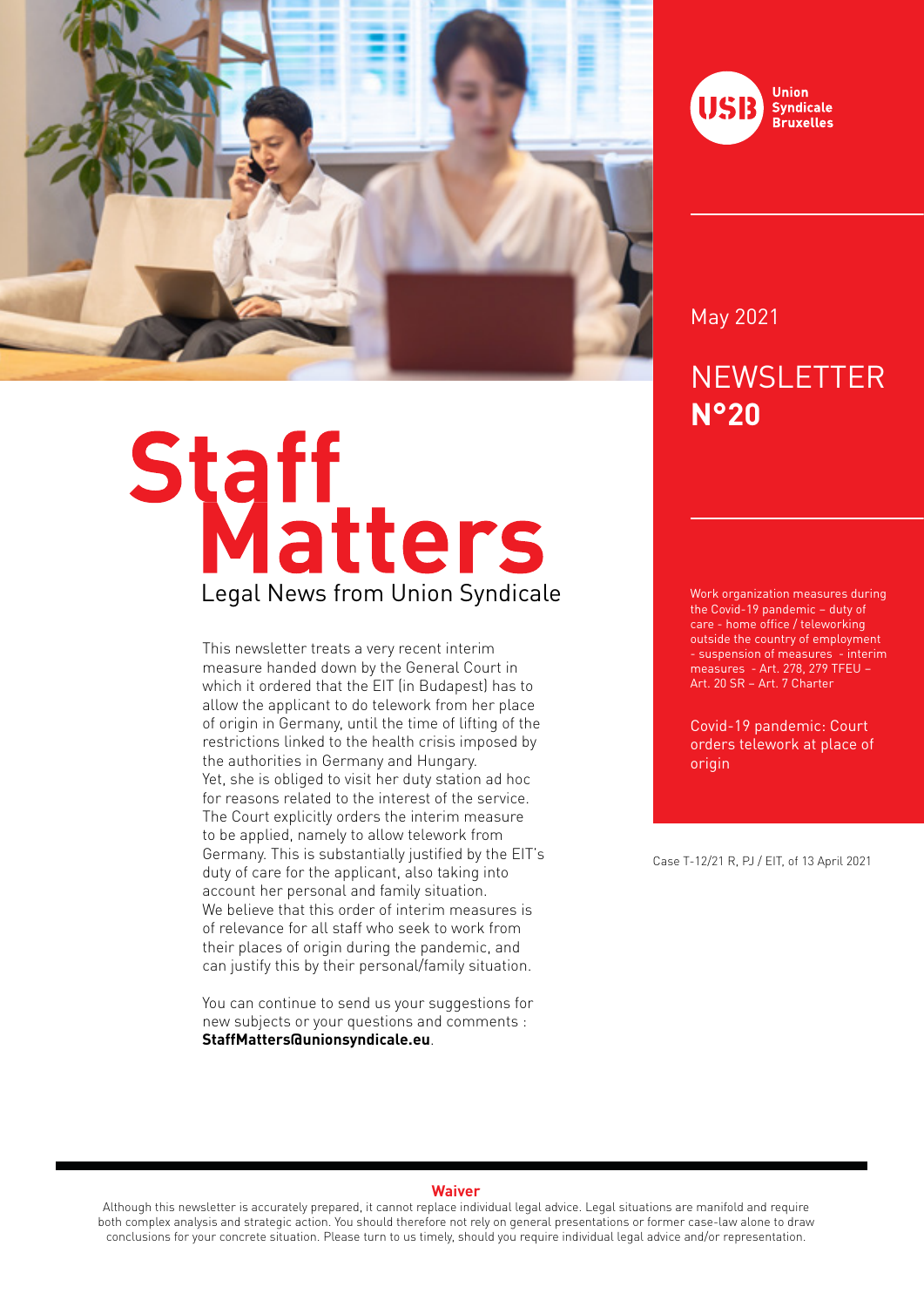### **Facts of the Case and Procedure**

The applicant is a temporary agent of the European Institute of Innovation and Technology (EIT), where she is Head of Unit and part of the EIT Management Team. Her place of employment and usual residence is in Budapest, but she has regularly travelled on weekends to Cologne, which is her place of origin and where her children of minor age and her spouse permanently reside. Since the beginning of the COVID-19 pandemic, the EIT adopted a number of measures, in accordance with the policy of the European Commission. The instructions included, in particular, the implementation of general teleworking. After a number of changes of the rules incl. permanent telework and a weekly rotational system, staff was ordered to do teleworking at the duty station, namely Budapest. The EIT laid down that telework from abroad can only be authorized exceptionally, e.g. in case of a separated family. In application of this exception, the member of the personnel whose spouse, partner or children permanently reside in another Member State, can telecommute from abroad to be with their family. Line managers had to ensure that there were no negative consequences on staff performance. The applicant requested to work from abroad and relied in particular on the existence of travel restrictions, closure of schools and quarantine requirements in Germany, which did not allow her to be in contact with her family on her return, as well as on the high risks related to travel. This request was refused with the argument that permanent telework was not possible, that several tasks required the physical presence of the applicant and that her absence could be prejudicial to the management of her team. The applicant brought an action for annulment against the decision, by which the Director of the EIT refused her request for teleworking from the place of origin; she also filed an application for interim relief.

## **The Decision of the Court**

With its order of 13 April 2021, the President of the General Court first decided to suspend the decision of the Director of the EIT who refused that the applicant may telework from her place of origin (Cologne). Secondly, the President of the General Court ordered that the EIT will authorize the applicant to do telework from the place of residence of her children (Cologne) as long as the situation relating to the COVID-19 pandemic warrants and without prejudice to her obligation to visit her duty station (Budapest) for reasons related to the interest of the service.

### **The Arguments of the Parties and the Reasoning of the Court**

The Court describes the preconditions for suspending the application of a contested act (Art. 278 TFEU), and for interim measures (Art. 279 TFEU). If a decision is only denying the desired act (a negative administrative measure), the suspension of its application is in principle inadmissible, because it cannot have the effect of modifying the applicant's situation. Secondly, interim measures are ancillary to the main proceedings and they must not fall outside the framework of the final decision likely to be taken by the Court in the main proceedings. The Court reminds that in exceptional circumstances and in order to ensure effective judicial protection, interim measures may anticipate the possible consequences that the administration would have to draw from an annulment judgment.

As to the merits of the request of interim measures the Court tests the precondition of a "fumus boni juris", which means that at least one of the pleas relied on appears, at first glance, not devoid of serious foundation. This is the case when one of these pleas reveals the existence of an important legal or factual dispute the solution of which is not immediately clear and therefore merits a detailed examination (which must be the subject of the main proceedings on the merits). The applicant claims a failure to comply with the obligation to balance the interests of the service against her interests in accordance with the duty of care. She states that the director of the EIT did not take into account the circumstances which she had invoked, never explained to her the real, concrete and legitimate reasons which would prevent her from teleworking from abroad. The complainant states that she was willing to travel and work at the EIT premises if she was informed in advance of an important meeting justifying her presence there. The applicant alleges that the contested decision constitutes an infringement of her right to private and family life provided for in Art. 7 of the Charter of Fundamental Rights, taking into account the rights of the child under Art. 24 Charter, as well as her right to fair working conditions, Art. 31 Charter.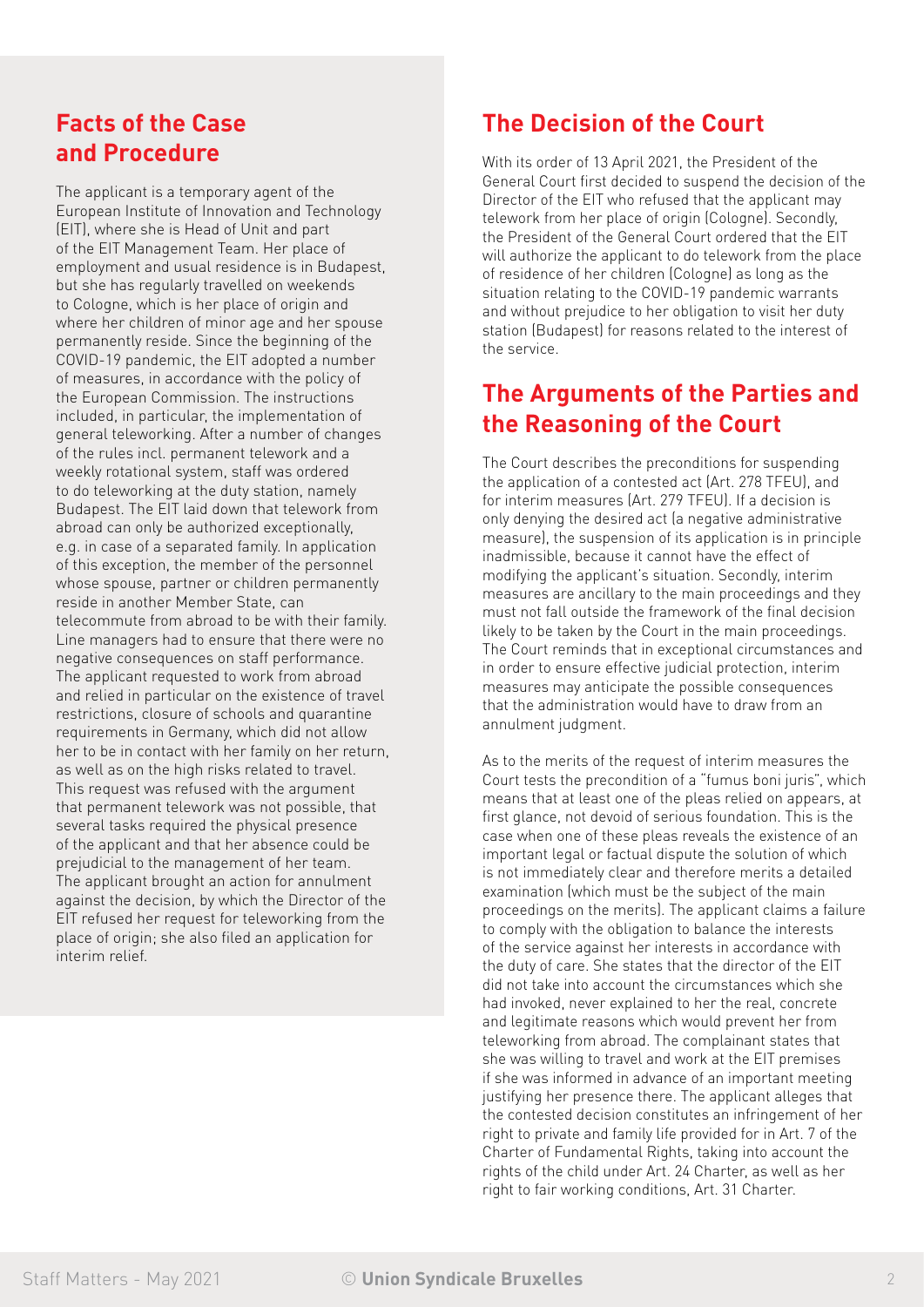

In the opinion of the Court it was not harmful to the applicant that she based her arguments relating to health measures in the Covid-19 pandemic on the assumption that Commission rules apply by analogy to the EIT, instead of the rules adopted by the EIT.

The Court notes that the main dispute raises a novel and delicate question relating to the interpretation of the obligation of residence at the place of employment arising from Art. 20 SR (Staff Regulations) in the particular circumstances imposed by the Covid-19 pandemic. The Court reminds that the institutions have a wide discretion in the organization of their services and the organization of the working conditions of the staff according to the constraints linked to the health situation, but that the exercise of this power must be carried out in accordance with the duty of care.

This principle reflects the **balance of rights and reciprocal obligations** that the Staff Regulations have created in the relations between public authority and public service officials. The balance implies that the authority also takes into account the interests of the agent concerned. Interim measures require not only a "fumus boni juris" but also urgency. Urgency means a need for a provisional ruling in order to avoid serious and irreparable damage being caused to the party requesting the claim.

The EIT argues that the applicant has not demonstrated damage attributable to the application of the contested decision. She had signed an employment contract by which she accepted that her place of employment is in Budapest and in this regard notably benefits from a

expatriation allowance. The constraints concerning the applicant's possible trips are inter alia closely linked to her **personal choice** to work in Budapest without her family, the consequences of which are momentarily exacerbated by the current pandemic. The Court refuses this argumentation of the EIT that the situation is due to a "personal choice" of the applicant, stating that the EIT had put in place rules to adapt to the pandemic situation on a case-by-case assessment. When applying these rules to the applicant's particular situation she risks compromising her ability to maintain regular contact with her children, something she had managed to achieve before the pandemic despite the distance between her place of employment and the place of residence of her family.

Finally, the Court balances the risks associated with each of the possible solutions of the interim proceedings: whether or not the interest of the party seeking interim measures in obtaining the suspension of the execution of the contested act prevails over the interest of its immediate application. The balance of interests tilts in favor of the applicant

The EIT – so states the Court - did not put forward any argument of an administrative or pecuniary nature, based in particular on the expatriation or other allowance, aimed at demonstrating the negative impact that the granting of a possible interim measure could have on the proper functioning and organization of the service. However, it cannot be excluded that the applicant's presence at her place of employment for important meetings on site may be necessary and justified in the interests of the service.